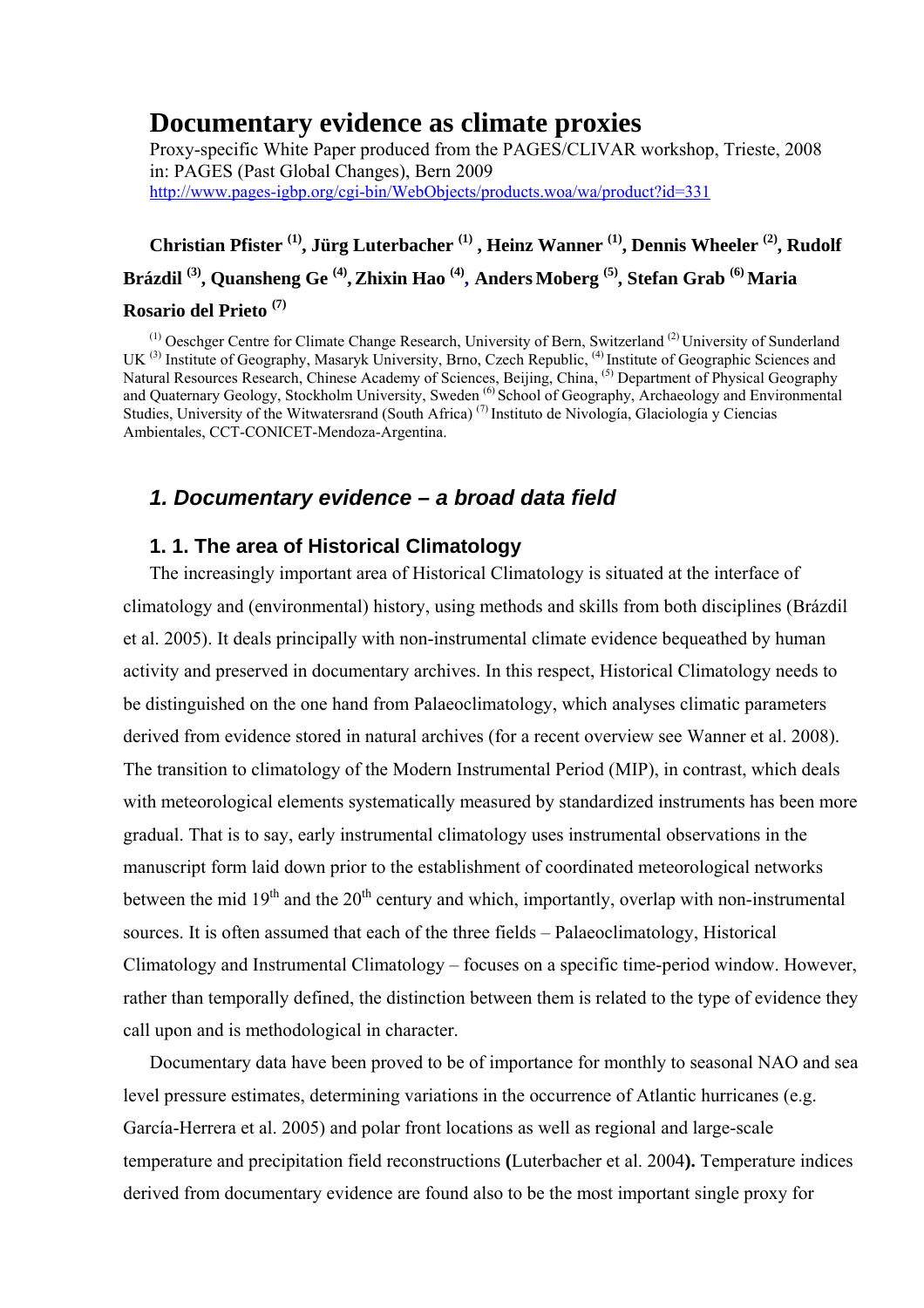winter temperature reconstructions in many parts of the European continent (Pauling et al. 2003). Finally, documentary data are the only evidence from which the timing and severity of natural hazards can be assessed for the Pre-Instrumental Period (PIP) (Pfister et al. 1999).

By their very nature, documentary sources will often tend to emphasize extreme events as these are the phenomena that are more likely to have been recorded as a consequence of their socio-economic impact. Most commonly, such events are constituted of hydro-meteorological extremes and severe natural hazards of great destructive power that often jeopardised the success of harvests and the survival of livestock, making them obvious candidates for inclusion in written accounts. Important uses of documentary data are found in the verification of extreme values in natural proxies such as tree rings and varves and in the provision of more comprehensive descriptions of past weather conditions.

# **1.2. Types of evidence**

**A climate historical source** is a man-made unit of information such as a manuscript, a piece of printed matter, a picture or an artefact (e.g. a flood mark), each of which may contain different kinds of data or evidence. Two forms of documentary data can be distinguished: (Table 1):

| <b>Archives:</b><br><b>Evidence:</b>                                                                     | <b>Natural</b>                |                                           | <b>Man-made</b>              |                                                                                                        |                                                                                               |
|----------------------------------------------------------------------------------------------------------|-------------------------------|-------------------------------------------|------------------------------|--------------------------------------------------------------------------------------------------------|-----------------------------------------------------------------------------------------------|
| <b>DIRECT OBSERVATIONS:</b><br>of weather and climate and<br>measurement of meteorological<br>parameters |                               |                                           | D<br>$\Omega$                | <b>NARRATIVE REPORTS</b><br>ON<br>• climate anomalies<br>• weather spells                              | <b>EARLY INSTRUMENTAL</b><br><b>MEASUREMENT OF:</b><br>• barometric pressure<br>• temperature |
|                                                                                                          |                               |                                           | $\mathbf c$<br><b>u</b><br>e | • daily weather and wind • precipitation<br>force<br>$\mathbf{m}$ $\bullet$ weather induced<br>hazards | • water-levels.                                                                               |
| <b>INDIRECT (PROXY) DATA:</b>                                                                            | <b>ORGANIC:</b>               | <b>NON-ORGANIC</b>                        | n                            | <b>ORGANIC:</b>                                                                                        | <b>NON-ORGANIC:</b>                                                                           |
| evidence of climate-controlled                                                                           | $\bullet$ tree rings          | $\bullet$ ice-cores                       | t                            | • plant phenology                                                                                      | • water levels                                                                                |
| processes                                                                                                | • fossil pollen               | • varves                                  | a<br>r                       | • animal phenology<br>· distribution of crops                                                          | • snow- and ice<br>- phenology                                                                |
|                                                                                                          | • animal and<br>plant remains | • terrestrial<br>sediments                | v                            | • yield of crops; sugar<br>content (vine).                                                             | • first and last frost                                                                        |
|                                                                                                          | • fossil wood                 | • speleothems                             |                              | <b>CULTURAL:</b>                                                                                       | PICTORIAL:                                                                                    |
|                                                                                                          |                               | • moraines                                |                              | • reports on rogations                                                                                 | • e.g. glacier paintings                                                                      |
|                                                                                                          |                               | • borehole<br>temperature<br>profiles etc |                              | <b>EPIGRAPHIC:</b><br>• e.g. flood marks                                                               | <b>ARCHEOLOGICAL:</b><br>$\bullet$ site remains                                               |

Table 1: A survey of data-types suited for reconstructing past climate (Pfister et al. 1999)

• **Direct data:** these principally include narrative accounts on climatic anomalies, weather spells and weather-induced disasters all of which might be found in chronicles, diaries and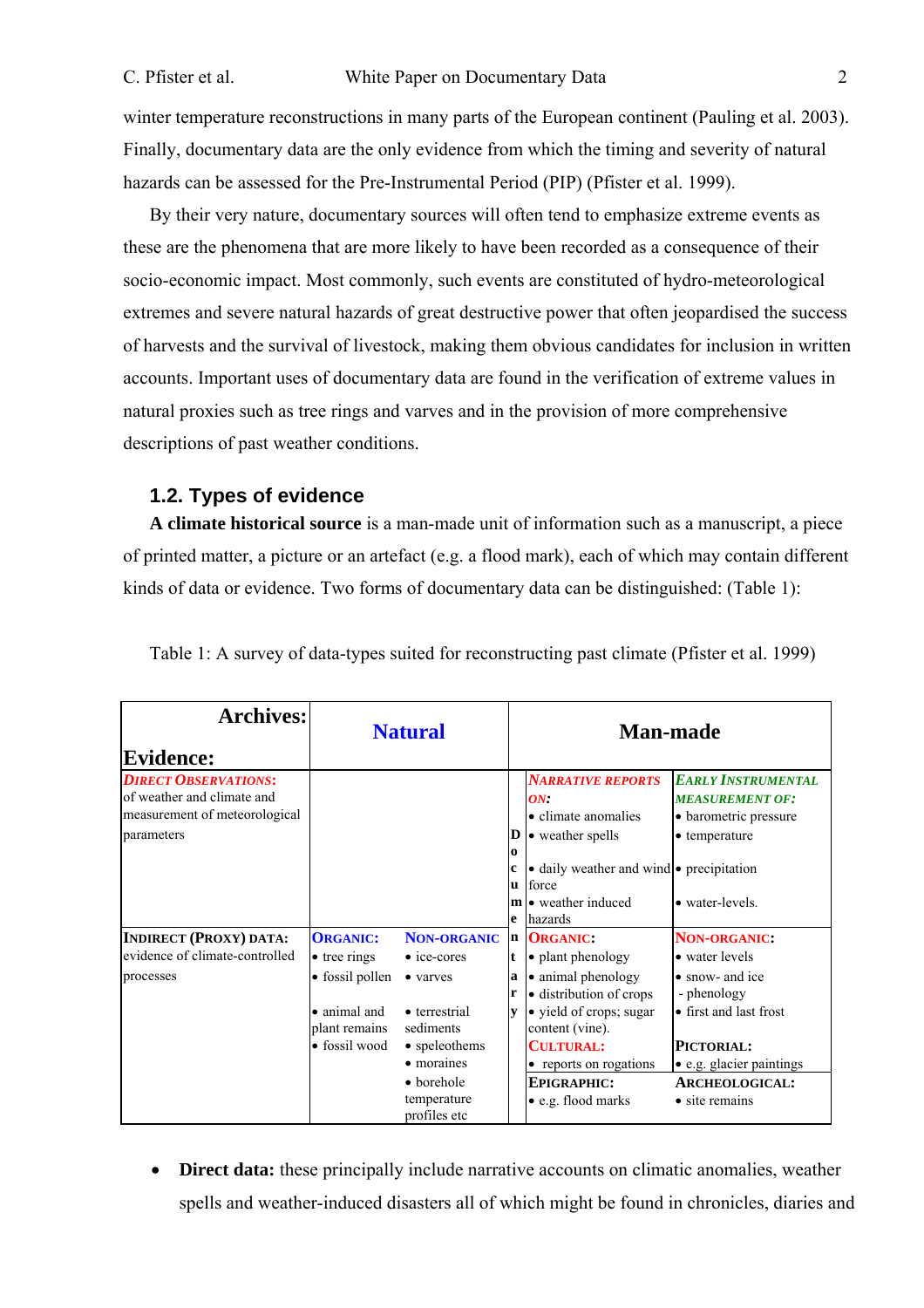# C. Pfister et al. White Paper on Documentary Data 3

newspapers etc. Moreover, daily weather was sometimes systematically noted and investigated using contemporary astro-meteorological knowledge in the hope of developing long-term forecasts. Early instrumental measurements can be found in an equally diverse variety of sources.

• **Indirect (proxy) data:** in a form analogous to the evidence from natural archives, organic and non organic proxies can be distinguished. The former include among other things. observations of plant phenology, crop distribution and plant yields. The latter give, for example, the time of freezing and opening of water-bodies ("ice phenology") or the duration of snow cover ("snow phenology"), the passability of mountain passes as well as the occurrence of first and last frost. Pictorial representations of historic glaciers in the form of drawings, paintings and early photographs may allow reconstructions to be made of the former extension and volume of the ice, sometimes with a time resolution of years. Such evidence ranges from the late  $16<sup>th</sup>$  century to the onset of continuous glacier-tongue length measurements in the late nineteenth century (Nussbaumer et al. 2007). The most important of the so-called 'epigraphic' sources are flood-marks on houses, bridges or rocks, all of which support the memory of severe floods (Munzar et al. 2006).

| Agent                            | Secular and religious<br>institutions<br>Private households                           | Individuals /<br><b>Institutions</b>                                | <b>Individuals</b><br><b>Institutions</b>                                                                          |
|----------------------------------|---------------------------------------------------------------------------------------|---------------------------------------------------------------------|--------------------------------------------------------------------------------------------------------------------|
| <b>Type of evidence</b>          | <b>Accounting:</b><br>Dues, tax-, rogation-<br>receipts and expenditures              | <b>Weather data:</b><br><b>Weather Diaries/ship</b><br>logbooks     | <b>Observed Weather</b><br><b>Patterns:</b><br><b>Chronicles</b> , <i>letters</i><br><b>Reports to authorities</b> |
| Content of document              | Numeric evidence (proxy<br>data) and/or narrative<br>(climatic) context of<br>entries | Weather, wind direction<br>wind force                               | Extreme events, disasters<br>Impacts, loss perception<br>measures of authorities                                   |
| Reasons for record-<br>keeping   | Control of revenues                                                                   | <b>Climatic forecasting</b><br>safe navigation, record of<br>voyage | Memory of extreme<br>events, risk management<br><b>Status report</b>                                               |
| Frequency of record-<br>keeping  | Recurrent                                                                             | Systematic                                                          | Sporadic, event-specific<br>Recurrent                                                                              |
| Time resolution of data          | Several months to single<br>days                                                      | Daily or sub-daily                                                  | Daily, weekly, monthly;<br>seasonal                                                                                |
| Continuity of record-<br>keeping | Multi-secular<br>(according to reporting)<br>practice)                                | Life-time of observer<br>professional life-time of<br>mariner       | Life-time of observer<br>Up to multi-secular<br>depending on institution                                           |
| Form of evidence                 | Quantitative /<br>Descriptive                                                         | <b>Descriptive</b><br>suited for quantification                     | <b>Descriptive</b><br>often including proxy data                                                                   |

|  | Table 2: Documentary evidence according to record keeping agents |  |
|--|------------------------------------------------------------------|--|
|  |                                                                  |  |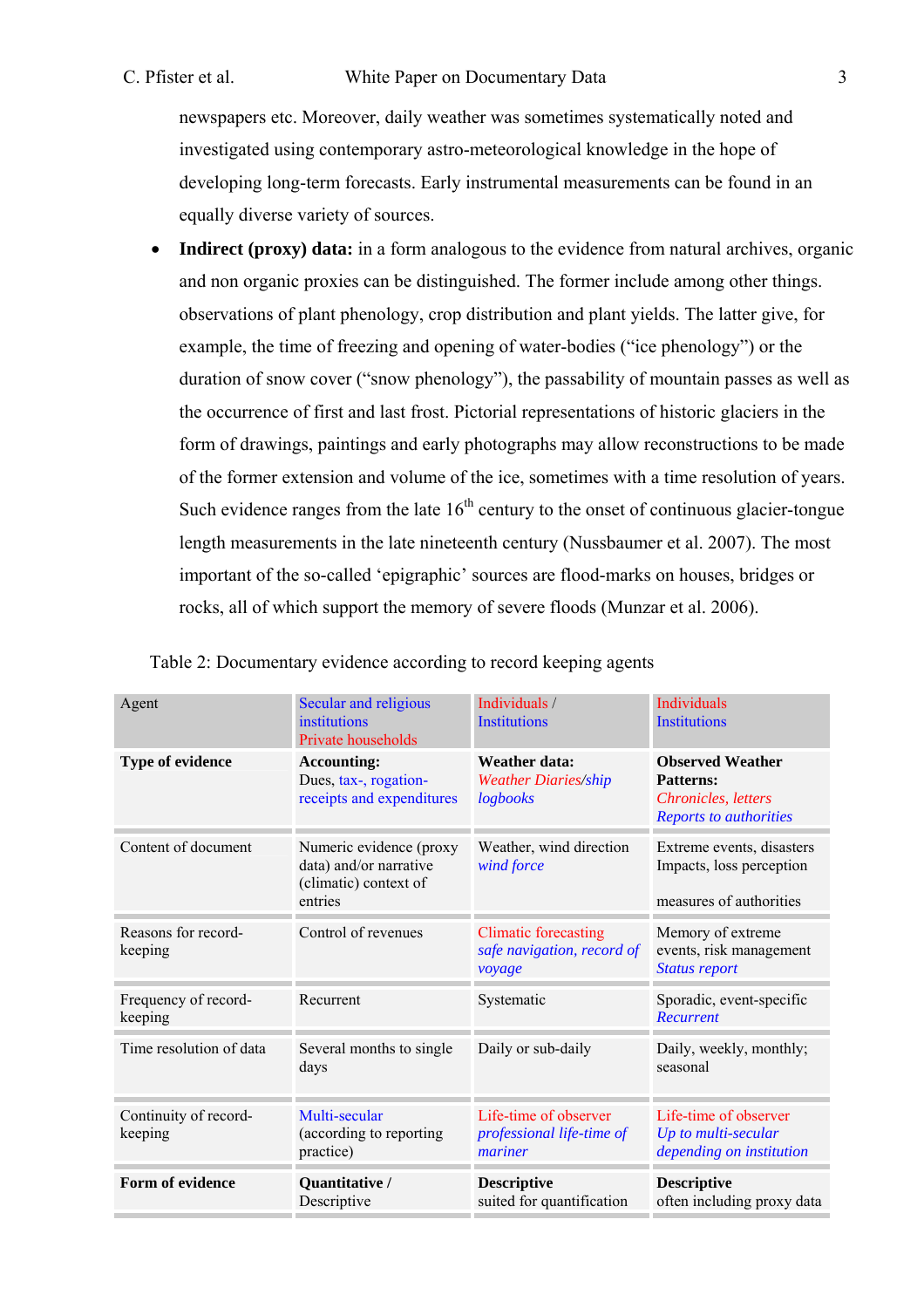Another important distinction in the field of documentary evidence is related to the agents who managed or directed the keeping of the records (Table 2):

- **Sources generated by individuals** usually put an emphasis on describing extreme events such as floods, windstorms, frosts and hailstorms, their socio-economic impact on and the perception by humans. The more extreme an event, the more observations are available and the more detailed they become. Individuals had their personal motivations for committing weather observations to record and developed idiosyncratic means of doing so. But, irrespective of such characteristics, these sources usually contain data gaps of different lengths and they are limited by the life-span of the observer.
- **Sources produced by institutions:** Institutions may be understood as bodies maintaining functions of government or regulating collective fields of action such as religion, law or branches of the economy within existing territorial structures. Historically, religious bodies such as chapters and secular institutions such as municipalities owned and controlled their own sources of income. Book-keeping involved more or less standardized procedures and these often worked in the same way for centuries until they were changed or abolished. In this way, institutional accounting practices often generated very long and quasi-homogenous records (e.g. Leijonhufvud et al. 2009).

In China, the emperors strived for 2200 years to secure reports on current weather events and disasters from the provinces with a view to taking timely measures to forestall the outbreak of famines and riots. Under the Ming Dynasty (1368 to 1644) the central government required provincial authorities to call up local scholars and non-governmental groups, whose duty was to compile the knowledge of past and current geography and to report on natural disasters, population and agricultural resources. Under the Qing Dynasty (1644 to 1911) 273 administrative centres were required to submit detailed records on precipitation (including rain infiltration and snow accumulation depth) and the volume of harvests. Detailed weather diaries were kept from the early 18th century by order of the emperor (Ge *et al*. 2008).

A regular reporting system on extreme events similar to those in China is known from the Venetian colonies in the Adriatic and in the Eastern Mediterranean. Governors had to report on a regular basis to the Venetian authorities, importantly these reports were again prepared in a consistent and standard format thereby ensuring a degree of homogeneity (Grove & Conterio 1994). In most cases, however, institutional bodies in Europe were not interested in documenting climate. Rather, their activities were concerned with the control or the accounting of receipts and expenditures in money or in kind. By-products of such accounting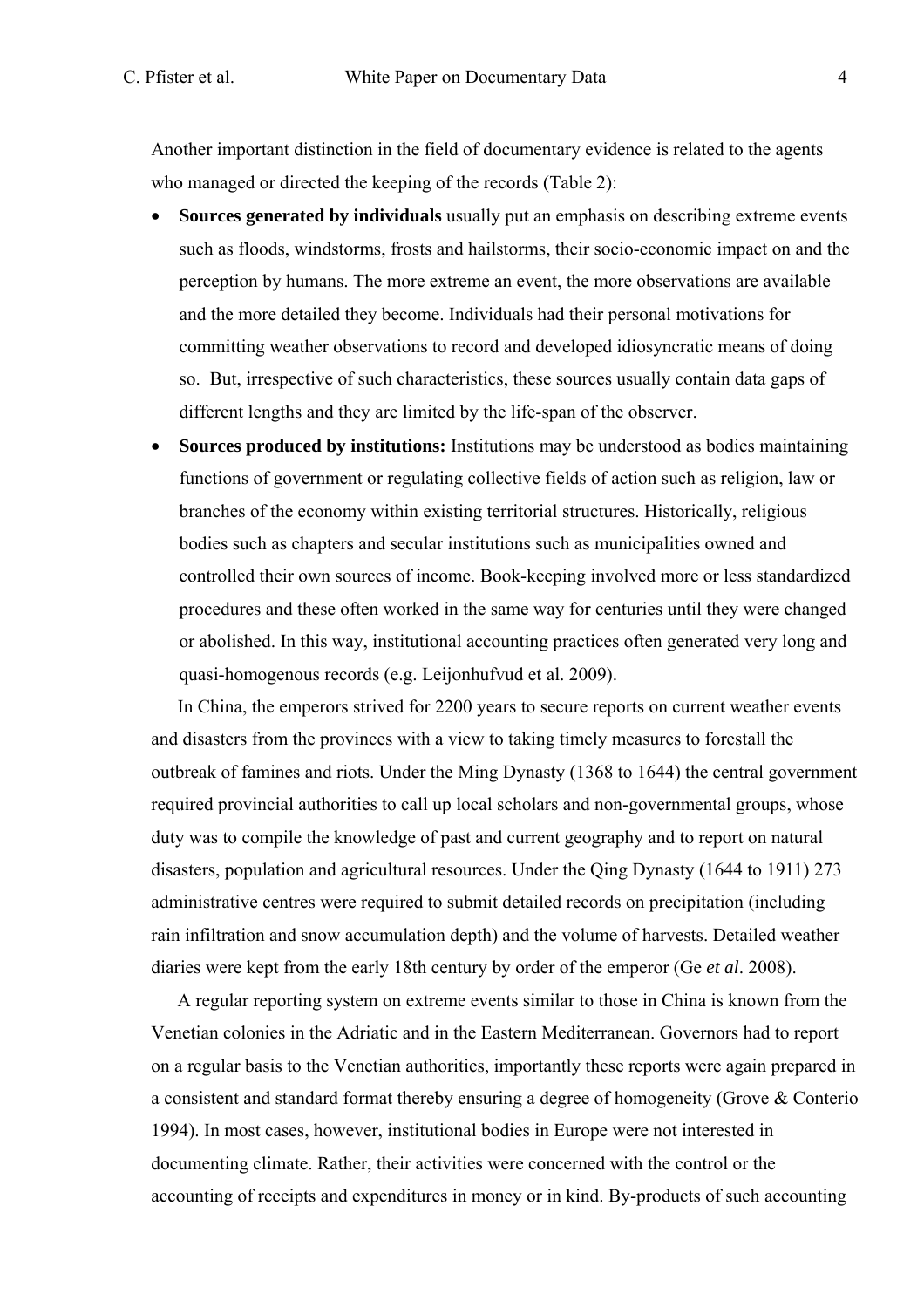#### C. Pfister et al. White Paper on Documentary Data 5

activities, in particular remarks related to the date of receipts (e.g. beginning of vine harvest) or expenditures (e.g. related to the payment of day laborers for field work or to maintenance operations such as ice cutting on waterways), yield valuable evidence in the form of plantphenological or ice- phenological proxy data. Most often, the significance of such evidence for climate research is not immediately apparent. Slightly different are the written accounts on the organization of rogations and systems of prayer in the Catholic world, both on the part of the commissioning municipality and the executing ecclesiastical administration. These provide evidence of climatic stress giving rise to processions and other religious rituals to alleviate droughts or spells of extreme weather (Barriendos 2005). The most important institutional source yielding direct observations on wind direction, wind force and weather are ship logbooks. They usually adopt a standardized vocabulary and system of recording. The documents provided the only official record of the voyage and were needed also to assist in safe navigation. Their keeping was an almost universal requirement of the military or merchant undertaking to which the ship belonged and many tens of thousands of logbooks are preserved in European archives, mostly in the UK (Wheeler 2006).

# **1.3. Spatial and temporal data availability**

The geographical range and availability of documentary evidence depends on:

- The permanent presence of literate individuals. This condition excludes therefore oceans, the high altitudes and high latitudes, although attention might be drawn again to ship's logbooks that range widely over the oceans, penetrating even into the high latitudes for whaling and trade.
- An appropriate institutional and cultural framework (e.g. the existence of conventions, of urban elites in towns or of a strong bureaucracy).
- A tradition of keeping the memory of extraordinary events based on eyewitness observations in annals or chronicles.
- The enthusiasm of present-day researchers to identify, validate and promote documentary sources, the insight of experts into the value of this evidence and the readiness of funding agencies to support their analysis and compilation in data-bases.

#### *1.3.1. Spatial availability*

Globally, there are three major geographic foci of historical-climatological sources, namely China, Japan and Europe. Research in South America, where such evidence goes back to the beginning of the Spanish colonization, has been initiated and within the past years several document-based climate time series have been prepared, mostly for the closing decades of the 19<sup>th</sup>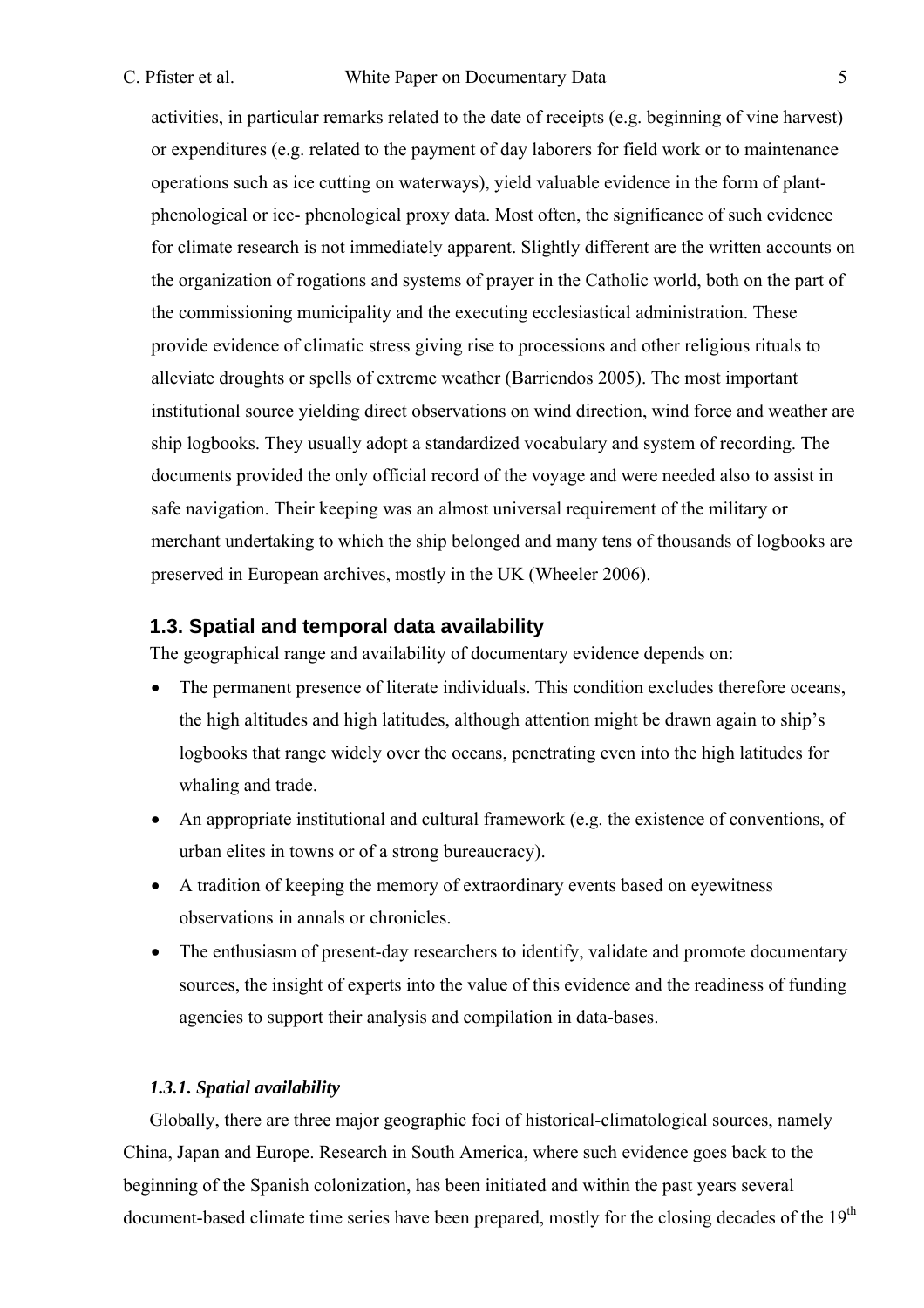century. Data from North-America and from Australia are far more recent, particularly in comparison with those available from Europe. An annalistic tradition in the Arab world is known to exist, but research has hardly begun (Weintritt 2009). The potential of India and Africa (except Southern Africa) still needs to be explored.

Documentary records in China mainly cover the eastern part of the country and Japanese sources have been recently reviewed in Mikami (2008). Research in Europe is, however, geographically unbalanced. Although some potentially useful documentary evidence exists in most European countries, only a number have been used in systematic historical-climatological investigations, these being in the Czech Republic, Estonia, Germany, Hungary, Italy, the Netherlands, Norway, Poland, Spain, Switzerland and in the U.K.. In these countries studies of Historical Climatology were supported through Research Foundations. Occasional studies from Austria, Belgium, Denmark, Greece, Ireland, Slovakia, Slovenia, Romania, Portugal and Russia are also undertaken. Recently, research was initiated in Sweden and re-launched in France. Promising data from Russia and Ukraine exist, but they still need to be explored. This spatial imbalance is particularly problematic for climate reconstructions on a European scale. On the other hand, ship's logbooks span the world's oceans and seas wherever trade and imperial interests took the ships of the age (Wheeler 2006) and extend the geographic range globally.

## *1.3.2. Temporal availability*

**a) China**: Systematic historical records were kept beginning in the Qin dynasty (221BC).

**b) Europe**: Some records from the Byzantine Empire (including the Balkans) and the Carolingian Empire are available prior to AD 1000, otherwise the evidence is characterised in time frames:

- AD 1000 to 1200: individual reports of socio-economically significant anomalies and (weather induced) disasters.
- 1200 to 1500: more or less continuous clusters of individual reports on summer and winter, partly on spring, including reference to "average" conditions (e.g. Glaser 2008). This period is marked by an increasing availability of institutional sources.
- 1500 to 1800: almost full descriptions exist of monthly weather, to some extent also of daily weather. There is an abundance of institutional sources.
- 1650 to 1860; early instrumental measurements made by individuals and organised by scientific and economic societies. Short-lived international instrumental networks (up to 1795) followed by initiatives by the emerging nation states in the  $19<sup>th</sup>$  century.

#### **c) Latin America**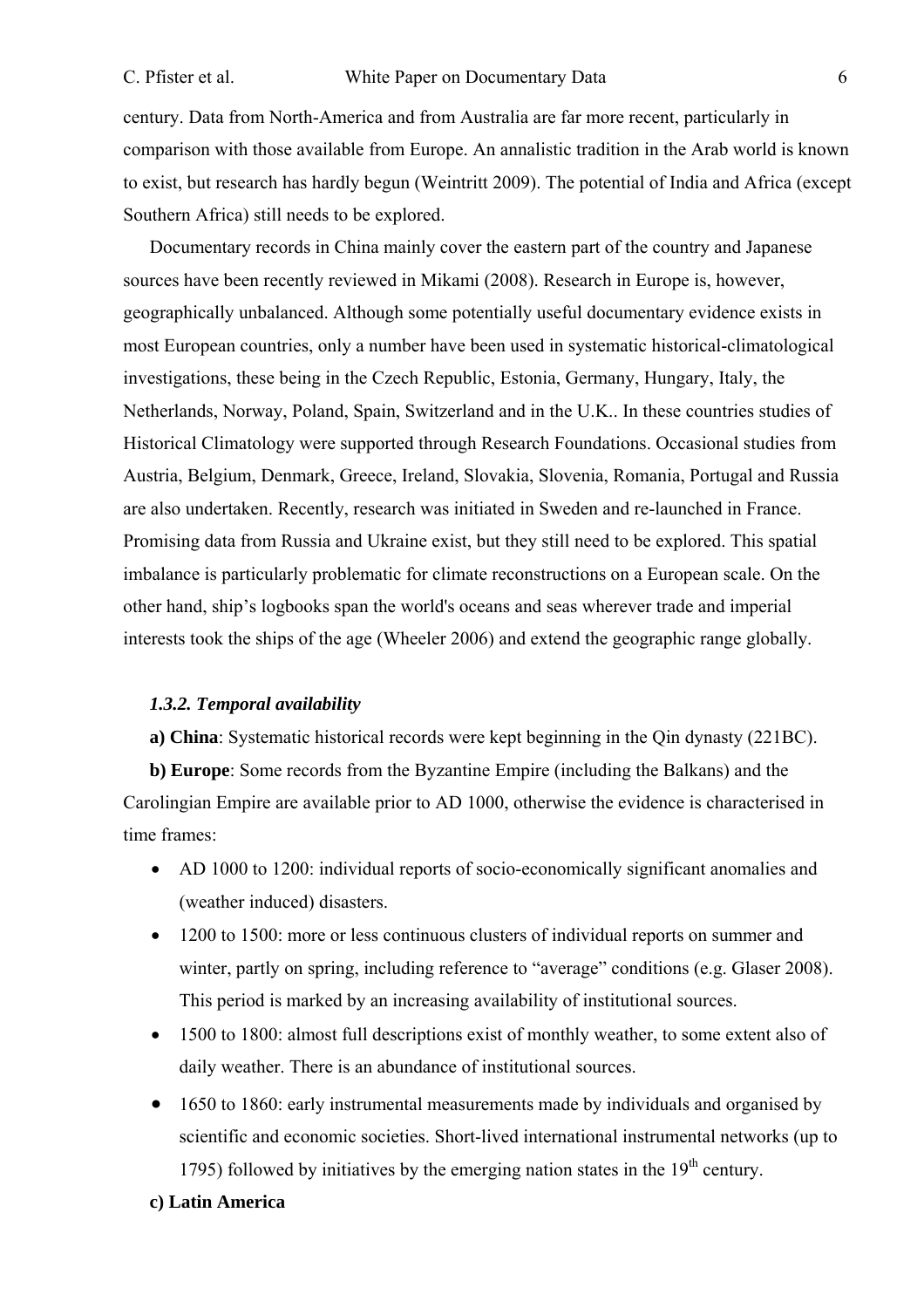From the Spanish conquest in the early  $16<sup>th</sup>$  century reports, letters and notes containing information on economically adverse extreme (hydro-) meteorological events were sent to the Crown. The most reliable, continuous and homogenous among them are the weekly "Actas Capitulares" (Local Acts). The warfare and administrative instability connected to the emergence of new independent countries in Latin America in the early 19<sup>th</sup> century interrupted the flow of climatic information. Early instrumental observations were taken by amateur observers and members of religious orders and some of them were published in newspapers. National Meteorological Offices were founded from the late  $19<sup>th</sup>$  century (Rosario del Prieto & García Herrera 2008).

d) **(Southern) Africa**: A few published reports providing annual chronologies on relative dry and wet years are known from the early 19<sup>th</sup> century and chronologies of relative temperatures during the  $19<sup>th</sup>$  century are currently being prepared. Instrumental records are patchy from the late  $19<sup>th</sup>$  century and for some sub-regions, they become available only from the mid-20<sup>th</sup> century!

e) **North and South Atlantic and Indian Oceans:** The temporal coverage of ships logbooks is notable, with the earliest logbooks dating from the mid-17<sup>th</sup> century (Wheeler et al 2006).

# *2. Data uncertainties*

Documentary data differ notably from the classical natural archives, and the long established uncertainty criteria (sampling, calibration uncertainty) are complemented or replaced by others.

# **2.1. Uncertainties in data extraction**

- **Handwriting** may be difficult to read in manuscripts, and ink may fade or the paper be damaged.
- Records are written in different **languages**: Until the period 1300 to 1500, the *lingua franca* is Latin, with emergent popular languages, often in the form of dialects being found. This situation may involve problems of textual interpretation in addition to which it should not be forgotten that the meaning of terms such as winter, autumn, summer etc. have themselves changed over time (Pfister et al. 1999).
- **Changes in the framework of institutional proxy data**: It is important to assess through a critical evaluation of the institutional framework whether a derived proxy yields the same signal throughout the "life-time" of the institution. A sophisticated statistical analysis of the  $19<sup>th</sup>$  and  $20<sup>th</sup>$  century is not sufficient, as is illustrated by the case of grape harvest dates: before 1700 a mixture of grapes was grown and cultivation was directed to gaining the maximum volume in a bad year (risk minimization). Moreover, grapes were sometimes picked before full maturity in case of impending corruption or loss to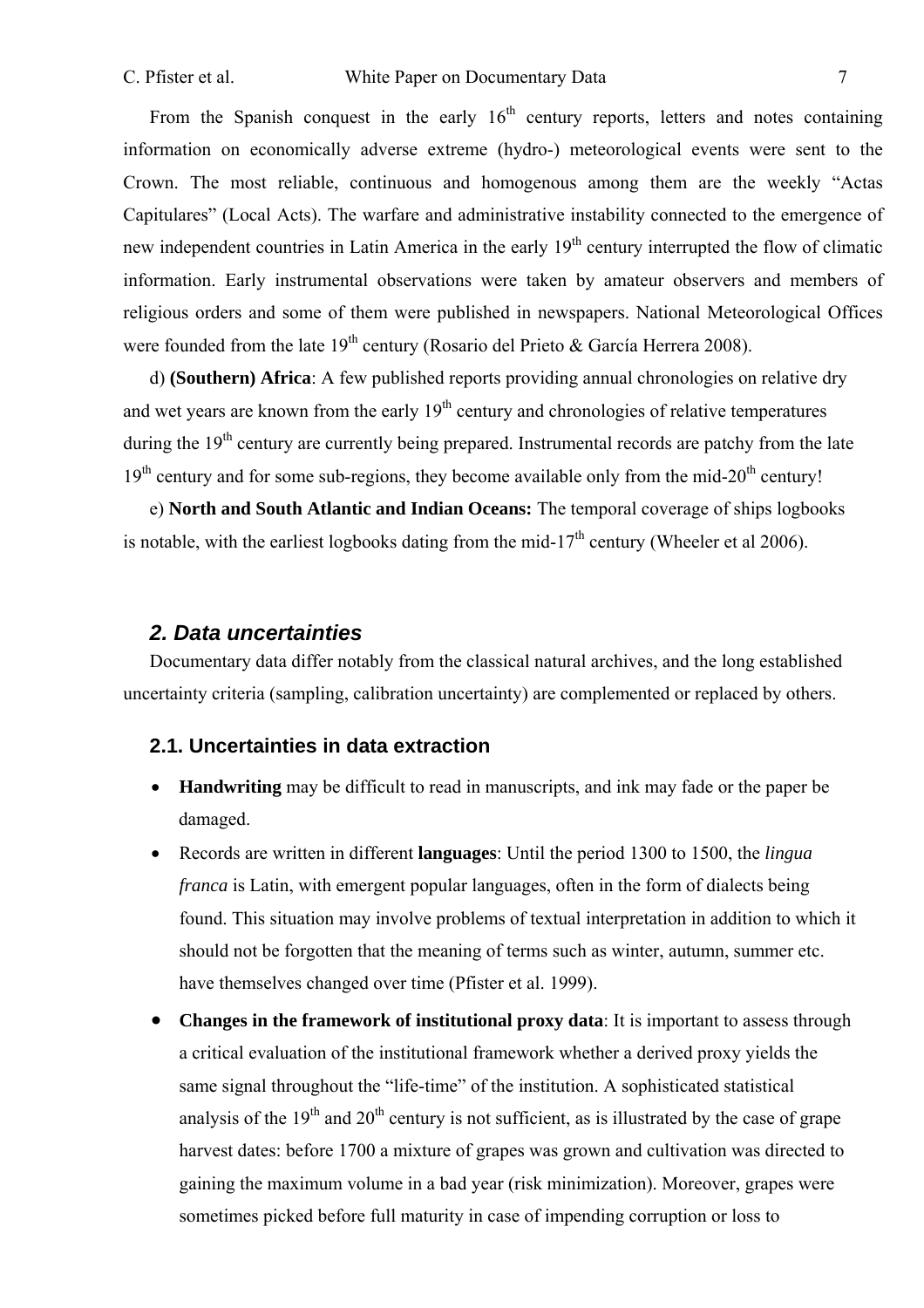plundering armies. Thus, early vintages were not always the result of warm summers. Not until the early  $18<sup>th</sup>$  century were pure grape varieties grown and cultivation directed to securing a maximum sugar content (Meier at al. 2007).

**Reducing uncertainties in the records:** Changes in the framework of institutional data need to be investigated besides mastering the problems related to handwriting and languages.

### **2. 2. Chronological uncertainties**

One of the **strengths** of documentary sources lies in the intensive nature of temporal data availability and the fact that they are often continuously **available for the winter season**.

Although documentary evidence are dated, often to the specific day, the dating (mostly **the year)** within individual sources **may be incorrect,** particularly within error prone copies. Most Medieval chronicles begin with the creation consisting of an older, usually non contemporary, and a recent, contemporary component. Chroniclers borrowed the older parts of their work from their predecessors without citing them. Subsequently, they usually added their own observations. Before an event's date is taken for granted, **it needs to be determined whether the observation falls into the life-time of the author of the source**. It is thus often necessary that the biography of the author is established. **The use of documentary evidence without a critical elaboration of sources invites the risk of spurious multiplication of extreme events.** Finally, it should be recalled that prior to 1600 the beginning of the year was different often from one region to another (e.g. beginning at Christmas,  $1<sup>st</sup>$  of March or "Easter").

**Uncertainties regarding the date** occur because the Julian style was generally used prior to 1582. The Gregorian calendar was gradually introduced, but in England only in 1752 and in Russia not until 1917!

**Reducing chronological uncertainties:** Work with contemporary evidence and substantial amounts of data! Establish the spatial distribution of data for specific seasons or months! A spatially-extended coverage in the evidence for a month or season allows the conclusions to be tested in a geographically and meteorologically meaningful way, i. e. in agreement with the physical laws of the atmosphere.

# **2.3. Uncertainties in the reconstruction**

*Climate reconstructions can be attempted based on two kinds of proxy data:*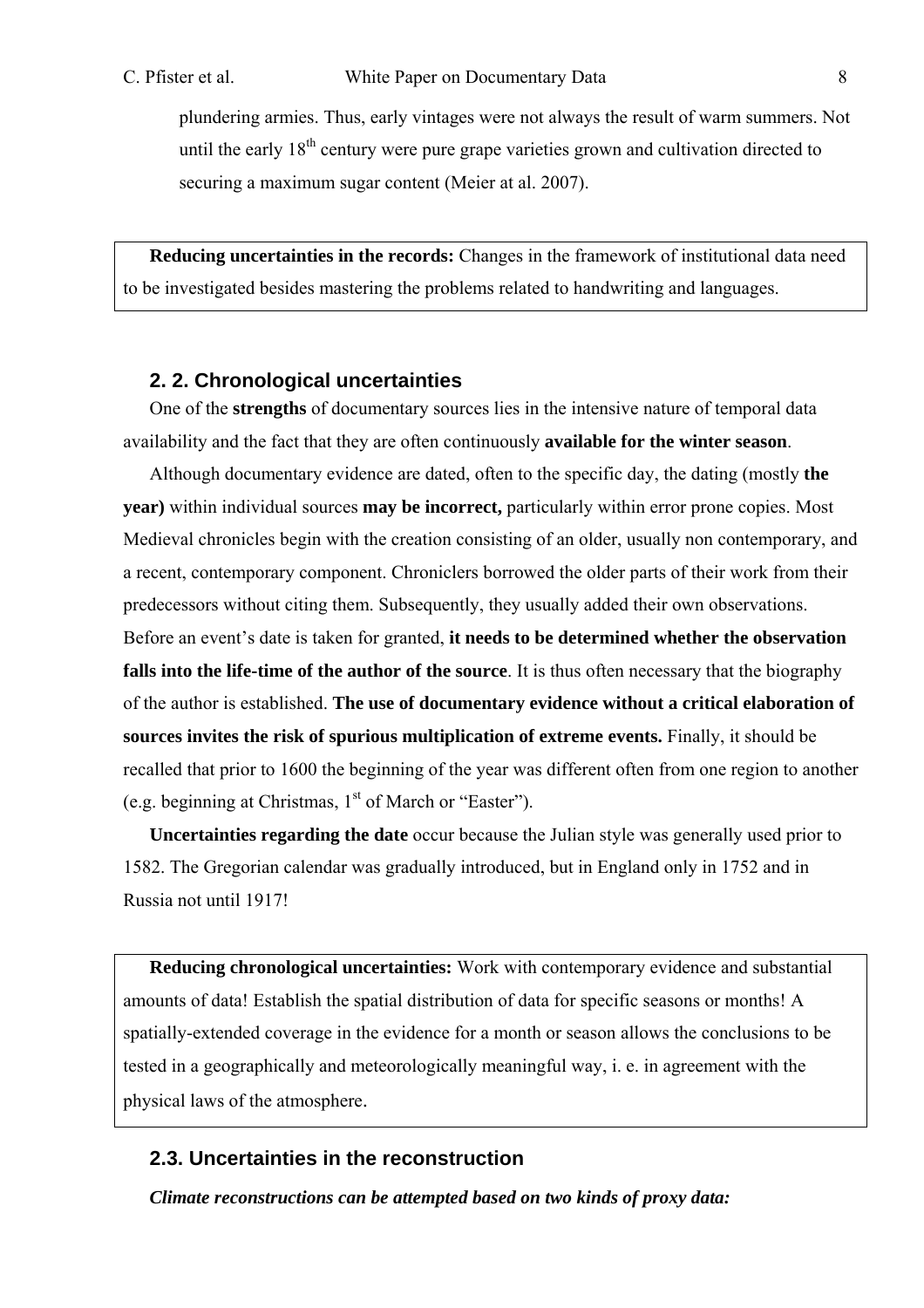- Indices of seasonal and monthly temperature and precipitation: Historical Climatology attempts to secure a systematic reconstruction of temperatures and, under certain circumstances of precipitation, for all months or seasons of the year. The data-field available for a specific month or season including direct narrative and calibrated indirect data can then be assessed to produce an ordinal index comprising seven classes from -3 (extremely cold/dry) through +3 (extremely warm/wet) for the monthly indices with adding of those indices being used to produce seasonal measures (Brázdil et al. 2005).
- Long series of physically based documentary evidence from institutional sources overlapping with instrumental series can be related to climatic parameters through the calibration and verification approach. This approach yields direct estimates of temperature or precipitation, i.e. in degrees or millimetres respectively (e.g. Leijonhufvud et al. 2009) usually involving, however, a loss of time resolution compared to the index approach.

The quantification of the uncertainties within documentary data is currently undertaken within the frame of national and European interdisciplinary projects (Dobrovolný et al. 2008). One promising approach is the use of an overlapping period where instrumental and documentary data are available and can provide an estimate of the underlying errors although this requires an assumption of stationarity in the relationships over time. But problems might still exist and the reconstruction of temperature/precipitation from monthly indices may involve the following challenges:

- Prior to 1500 spatial data density is too low for reliable large-scale reconstructions. Continuing research focuses on smaller sub-regions for which enough data are available.
- Early instrumental series used for calibration are often fragmentary, not homogenized or not available at all (e.g. Frank et al. 2007).
- The period of overlap between (early) instrumental measurements and documentary evidence comprising institutional data and the full spectrum of individual observations (see table 2) is often too short for carrying out a full calibration and verification procedure. This drawback is connected with changes in the style of weather observations around the turn of the  $19<sup>th</sup>$  century. After this period weather observers usually put a focus on instrumental measurements strictly limiting daily visual observations to specific meteorological parameters such as cloudiness or weather phenomena and omitting other kinds of climate-related observations.

Nevertheless, strong relationships between instrumental and proxy monthly or seasonal temperatures are known to exist and attempts have been made to quantify the combined uncertainties accounting for calibration statistics and changing signal strength back in time. These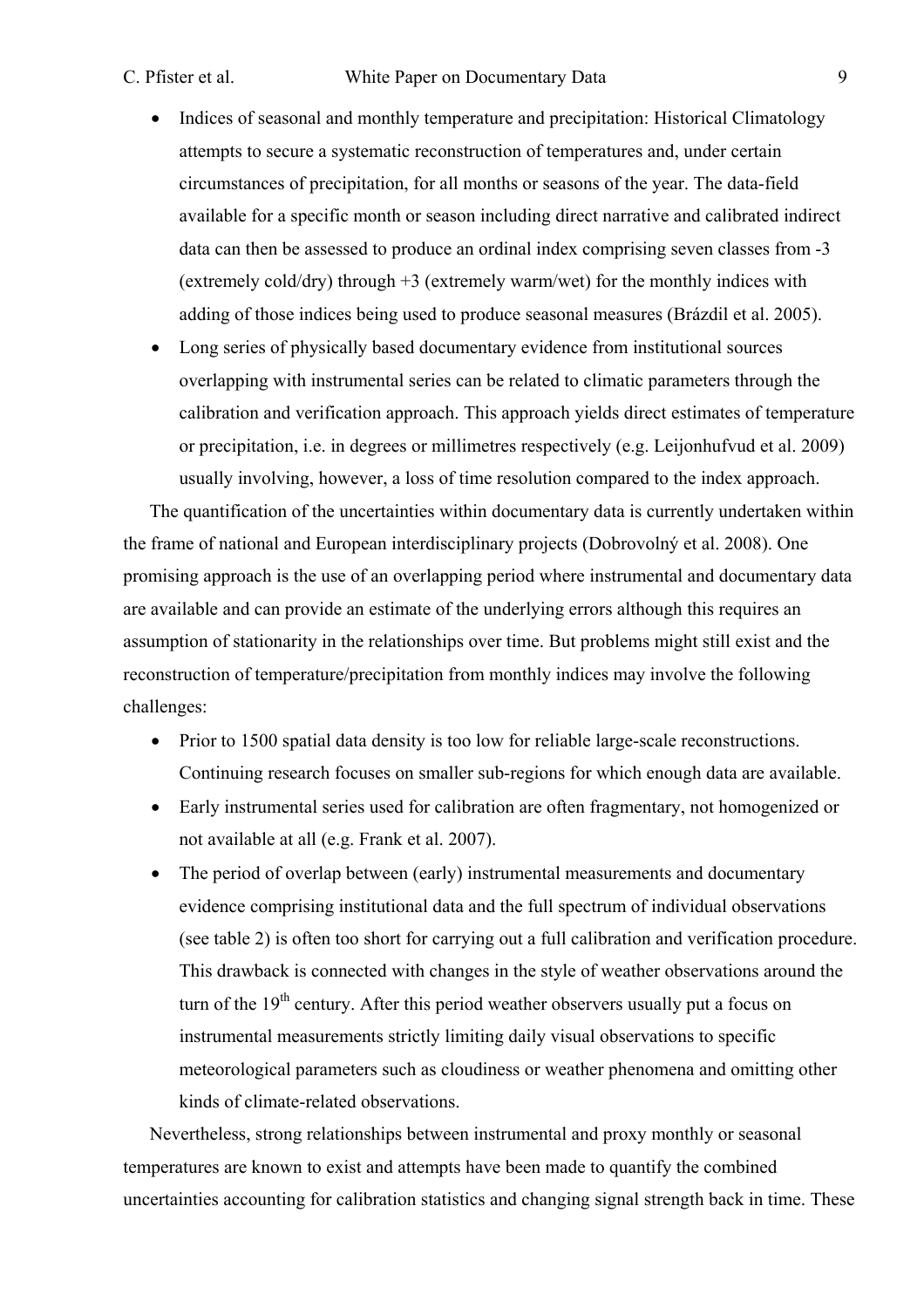quantitative assessments make documentary data useful for constraining climate model simulations of past climate variability, but new questions also arise concerning how best to estimate the full range of reconstruction uncertainties (Moberg *et al*, 2009).

**Reducing uncertainties in the reconstruction:** The reconstruction of annual, seasonal and monthly indices should be built on documentary information from contemporary sources. The procedure for the definition of indices has to be clearly defined. If possible the time series has to be calibrated and verified based on instrumental measurements including associated uncertainties (error bars). An approach for the post 1500 period is provided by Dobrovolný et al. (2009).

There are **six future challenges for Historical Climatology**. Firstly, research should focus upon those parts of the world which are still unexplored, but for which sufficient documentation might be available. South America and the Islamic world are the most promising in this respect. Secondly, considering well researched areas such as central Europe, new methods need to be developed to cope with the often unsubstantiated data available for the Middle-Ages. Thirdly, evidence from different parts of the globe, particularly from China and Europe, should be consolidated to improve the northern hemispheric analyses of climate for the last millennium. Fourthly, cooperation between historical climatologists and paleoclimatologists should be intensified. Fifthly, comparisons between GCMs/RCMs and local to regional documentary proxies will be of importance for an assessment of the simulated climate sensitivity to changes in external forcing. Finally, studies in well-researched and well-documented periods and areas should take advantage of the abundance of valuable climatic evidence to explore the vulnerability of past societies to climatic stress.

#### **Acknowledgments**

Christian Pfister and Jürg Luterbacher are supported by the Oeschger Centre for Climate Change Research at the University of Bern, Switzerland, Pfister is also supported by the EU FW6 project Millennium (contract number 017008-2) Dennis Wheeler's ship's logbook research is currently supported by the EU FW6 project Millennium (contract number 017008-2). Anders Moberg is funded by the Swedish Research Council, VR. Quansheng Ge is supported by the National Natural Science Foundation of China (40625002). Rudolf Brázdil was supported by EU FW6 project Millenium (contract no. 017008). Stefan Grab's current historical newspaper research is supported by the South African National Research Foundation. María del Rosario Prieto is supported by the Consejo Nacional de Investigaciones Científicas y Técnicas de Argentina

#### **References:**

- Barriendos, M., 2005: Climate and Culture in Spain. Religious Responses to Extreme Climatic Events in the Hispanic Kingdoms (16th-19th Centuries), in Behringer, W., Lehmann H. & C. Pfister (eds.), *Cultural Consequences of the Little Ice Age*, Göttingen, Vandenhoeck & Ruprecht, 379-414.

- Brázdil, R., Pfister, C., Wanner, H., v. Storch, H. & J. Luterbacher, 2005: Historical Climatology in Europe - the State of the Art, *Climatic Change*, 70, 363-430.